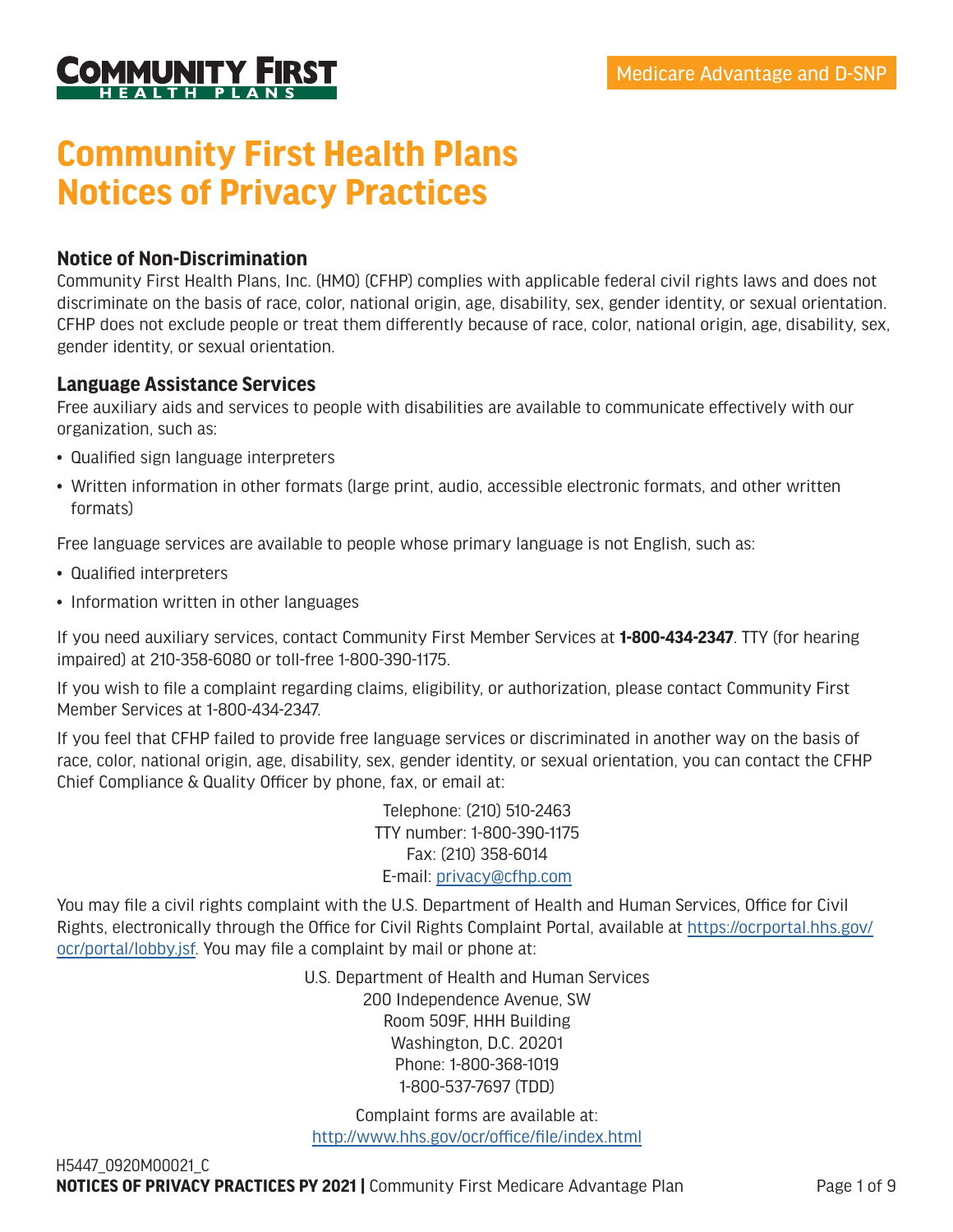# **Aviso de no discriminación**

Community First Health Plans (CFHP) cumple con las leyes federales de derechos civiles aplicables y no discrimina por motivos de raza, color, nacionalidad, edad, discapacidad, sexo, identidad de género u orientación sexual. CFHP no excluye a las personas ni las trata de manera diferente por motivos de raza, color, nacionalidad, edad, discapacidad, sexo, identidad de género u orientación sexual.

## **Servicios de asistencia lingüística**

CFHP proporciona asistencia gratuita y servicios a personas con discapacidades para comunicarse de manera eficaz con nuestra organización, como:

- Intérpretes de lenguaje de señas calificados.
- Información escrita en otros formatos (letra grande, audio, electrónicos accesibles y otros formatos).

CFHP también proporciona servicios lingüísticos gratuitos a personas cuyo idioma natal no es el inglés, como:

- Intérpretes calificados
- Información escrita en otros idiomas

Si usted necesita recibir estos servicios, comuníquese con el departamento de Servicios de Miembros de Community First llamando al **1-800-434-2347**. TTY (personas con discapacidad auditiva) al 210-358-6080 or llamada gratis 1-800-390-1175.

Si usted desea someter una queja relacionada a reclamos, elegibilidad o autorizaciones, favor de contactar al departamento de Servicios para Miembros de CFHP al 1-800-434-2347.

Si usted considera que CFHP fallo en proporcionarle estos servicios o lo discriminó de otra manera por motivos de origen étnico, color, nacionalidad, edad, discapacidad, sexo, identidad de género u orientación sexual, usted puede comunicarse con la Directora de Cumplimiento por teléfono, fax o correo electrónico al:

> Teléfono: (210) 510-2463 TTY: 1-800-390-1175 Fax: (210) 358-6014 Correo Electrónico: [privacy@cfhp.com](mailto:privacy%40cfhp.com?subject=)

También puede presentar una queja de derechos civiles ante el Departamento de Salud y Servicios Humanos, Oficina de Derechos Civiles, de manera electrónica a través del Portal de Quejas de Derechos Civiles, disponible en https://ocrportal.hhs.gov/ocr/portal/lobby.jsf. Usted puede someter una queja por correo electrónico o por teléfono al:

> U.S. Department of Health and Human Services 200 Independence Avenue, SW Room 509F, HHH Building Washington, D.C. 20201 1-800-537-7697 (TDD)

Puede obtener las formas de quejas en el sitio web: http://www.hhs.gov/ocr/office/file/index.html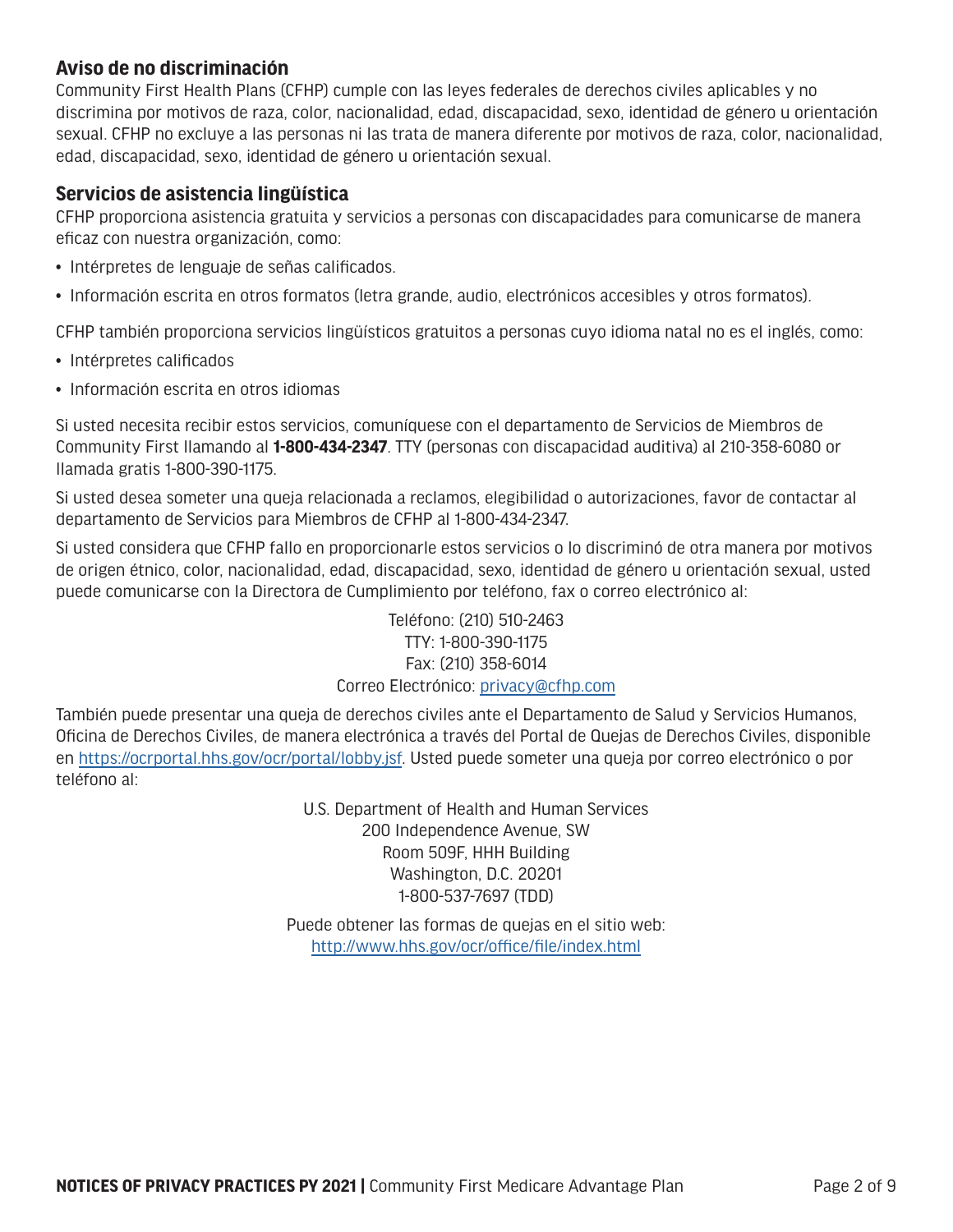# **Multi-Language Interpreter Services**

ATTENTION: If you speak English, language assistance services, free of charge, are available to you. Call 1-800- 434-2347 (TTY: 1-800-390-1175).

ATENCIÓN: si habla español, tiene a su disposición servicios gratuitos de asistencia lingüística. Llame al 1-800-434- 2347 (TTY: 1-800-390-1175).

CHÚ Ý: Nếu bạn nói Tiếng Việt, có các dịch vụ hỗ trợ ngôn ngữ miễn phí dành cho bạn. Gọi số 1-800-434-2347 (TTY: 1-800-390-1175).

注意: 如果 使用繁體中文, 可以免費獲得語言援助服務。請致電 1-800-434-2347 (TTY: 1-800-390-1175)。 주의: 한국어를 사용하시는 경우, 언어 지원 서비스를 무료로 이용하실 수 있습니다. 1-800-434-2347 (TTY: 1-800-390-1175)번으로 전화해 주십시오.

 **اذإ تنك ثدحتت ركذا،ةغللا نإف تامدخ اسملا ةدع وغللا ةی وتت ف كل .ناجملابلصتا رب مق** 1-800-434-2347 **مقر تاھ مصلا لاو**: 1-800-390-1175 :**ةظوحلم**

 1-800-434-2347 **ربخ :راد رگا پآ را ود وب ےتل،ںیہ وت پآ وک نابز یک ددم یک تامدخ تفم ںیم بایتسد ںیہ ۔ لاک ک (1175-390-1175)** ک

PAUNAWA: Kung nagsasalita ka ng Tagalog, maaari kang gumamit ng mga serbisyo ng tulong sa wika nang walang bayad. Tumawag sa 1-800-434-2347 (TTY: 1-800-390-1175).

ATTENTION : Si vous parlez français, des services d'aide linguistique vous sont proposés gratuitement. Appelez le 1-800-434-2347 (ATS : 1-800-390-1175)

धयान द: यद आप हदी बोलते ह तो आपके लिए मुफत म भाषा सहायता सेवाएं उपलबध ह। 1-800-434-2347 (TTY: 1-800-390-1175) पर कॉल कर।

امش یارب ناگیار تروصب ینابز تالیهست ،دینک یم وگتفگ یسراف نابز هب رگا :هجوت اب .دشاب یم مهارف (1-800-390-1175 :TTY (1-800-434-2347 .دیریگب سامت

ACHTUNG: Wenn Sie Deutsch sprechen, stehen Ihnen kostenlos sprachliche Hilfsdienstleistungen zur Verfügung. Rufnummer: 1-800-434-2347 (TTY: 1-800-390-1175).

ध्यान दें: यदि आप हिंदी बोलतेहैंतो आपकेलिए मुफ्त मेंभाषा सहायता सेवाएंउपलब्ध हैं। 1-800-434-2347 (TTY: 1-800-390-1175) पर कॉल करें।

ВНИМАНИЕ: Если вы говорите на русском языке, то вам доступны бесплатные услуги перевода. Звоните 1-800-434-2347 (телетайп: 1-800-390-1175).

注意事項:日本語を話される場合、無料の言語支援をご利用いただけます。1-800-434-2347 (TTY:1-800-390-1175) まで、お電話にてご連絡ください。

ໂປດຊາບ: ຖາ້ວາ່ ທາ່ນເວາ້ພາສາ ລາວ, ການບລໍກິານຊວ່ຍເຫອືດາ້ນພາສາ, ໂດຍບູເສັງຄາ, ແມ່ນມີພ້ອມໃຫທ້ານ. ໂທຣ 1-800-434-2347 (TTY: 1-800-390-1175).

# **Medical Information Privacy Practices**

# **Your Information. Your Rights. Our Responsibilities.**

Community First Health Plans, Inc. (HMO) (CFHP) is required by law to protect the privacy of your health information. This notice describes how medical information about you may be used and disclosed and how you can get access to this information. Please review it carefully.

# **When it comes to your health information, you have certain rights.**

The term "health information" or "information" in this notice includes any information CFHP maintains that can reasonably be used to identify you, which relates to your physical or mental health condition, the health care you receive, or the payment for your health care.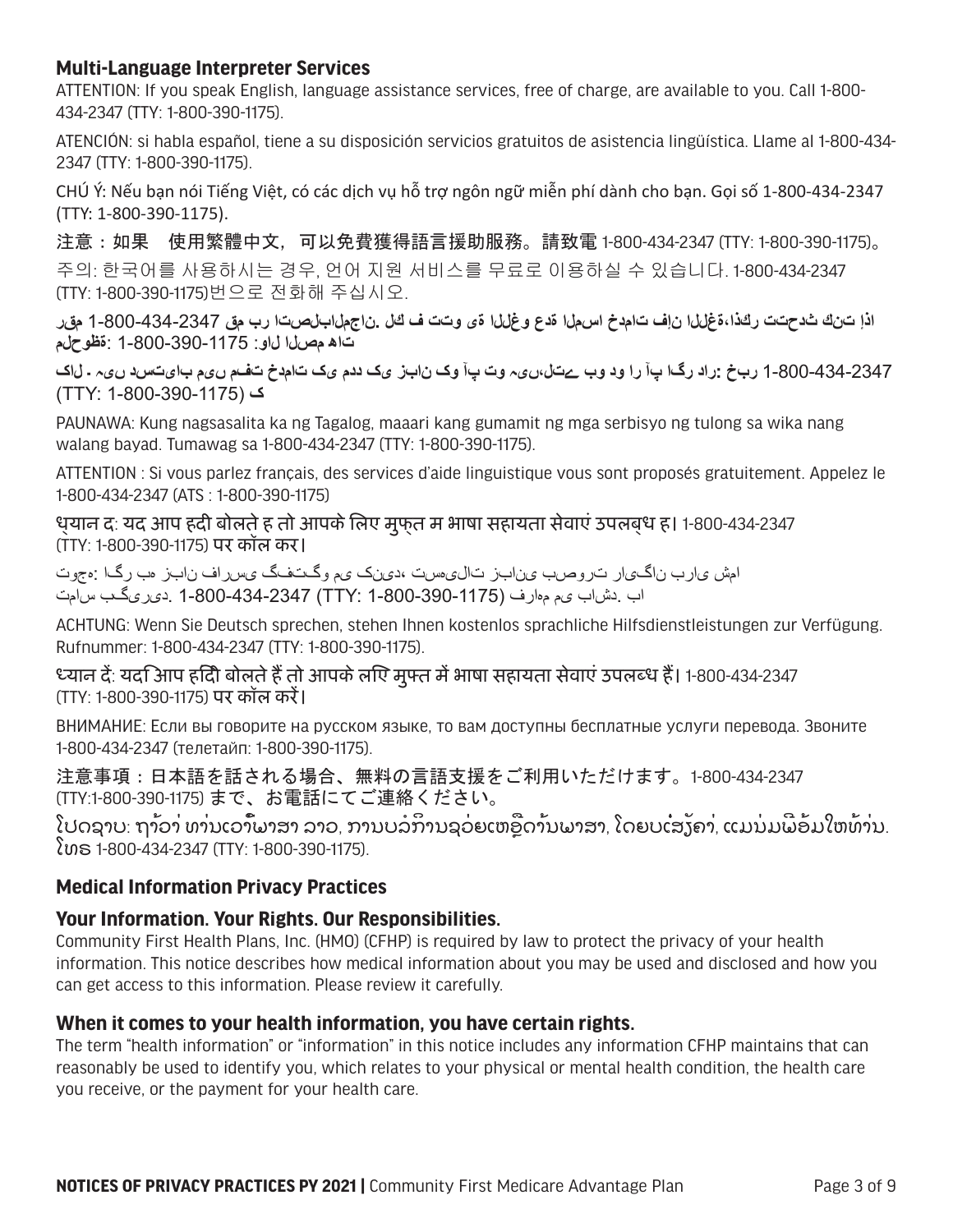# **This section explains your rights and some of our responsibilities to help you.**

Get a copy of your health and claims records

- You can ask to see or get a copy of your health and claims records and other health information we have about you. Ask us how to do this.
- We will provide a copy or a summary of your health and claims records, usually within 30 days of your request. We may charge a reasonable, cost-based fee.

Ask us to correct health and claims records

- You can ask us to correct your health and claims records if you think they are incorrect or incomplete. Ask us how to do this.
- We may say "no" to your request, but we'll tell you why in writing within 60 days.

Request confidential communications

- You can ask us to contact you in a specific way (for example, home or office phone) or to send mail to a different address.
- We will consider all reasonable requests and must say "yes" if you tell us you would be in danger if we do not.

Ask us to limit what we use or share

- You can ask us not to use or share certain health information for treatment, payment, or our operations.
- We are not required to agree to your request, and we may say "no" if it would affect your care.

Get a list of those with whom we've shared information

- You can ask for a list (accounting) of the times we've shared your health information for six years prior to the date you ask, who we shared it with, and why.
- We will include all the disclosures except for treatment, payment, health care operations, and certain other disclosures (such as any you asked us to make). Federal law does not require us to provide an accounting of disclosures to correctional institutions or law enforcement officials and certain other disclosures. We'll provide one accounting a year for free but will charge a reasonable, cost-based fee if you ask for another one within 12 months.

Get a copy of this privacy notice

• You can ask for a paper copy of this notice at any time, even if you have agreed to receive the notice electronically. We will provide you with a paper copy promptly.

Choose someone to act for you

- If you have given someone medical power of attorney or is your legal guardian, that person can exercise your rights and make choices about your health information.
- We will make sure the person has this authority and can act for you before taking any action.

File a complaint if you feel your rights are violated

- You can complain if you feel we have violated your rights by contacting us using the contact information below.
- You can file a complaint with the U.S. Department of Health and Human Services Office for Civil Rights by sending a letter to 200 Independence Avenue, S.W., Washington, D.C. 20201, calling 1-877-696-6775, or visiting www.hhs.gov/ocr/privacy/hipaa/complaints/.
- We will not retaliate against you for filing a complaint.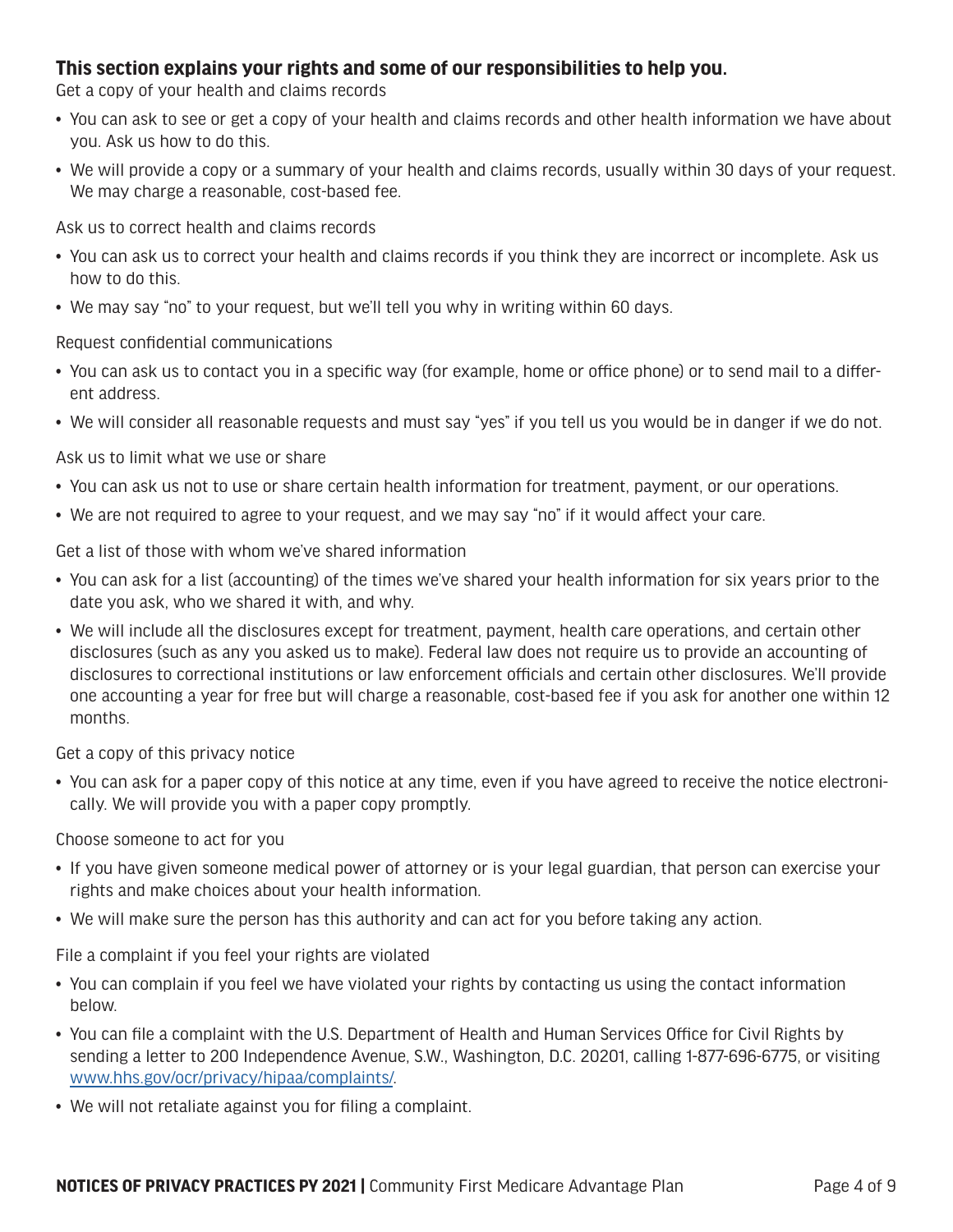# **For certain health information, you can tell us your choices about what we share.**

If you have a clear preference for how we share your information in the situations described below, talk to us. Let us know what you want us to do, and we will follow your instructions.

In these cases, you have both the right and choice to tell us to:

- Share information with your family, close friends, or others involved in payment for your care.
- Share information in a disaster relief situation.
- Contact you for fundraising efforts.

*If you cannot tell us your preference, for example if you are unconscious, we may go ahead and share your information if we believe it is in your best interest. We may also share your information when needed to lessen a serious and imminent threat to health or safety.*

In these cases, we never share your information unless you give us written permission:

- Marketing purposes
- Sale of your information

# **Our Uses and Disclosures**

CFHP collects and maintains oral, written, and electronic information to administer our business and provide products, services, and information of importance to health plan members. We maintain physical, electronic, and security procedure safeguards in the handling and maintenance of our members' information, in accordance with state and federal standards, to protect against risks such as loss, destruction, or misuse.

## **How do we typically use or share your health information?**

We typically use or share your health information in the following ways.

Help manage the health care treatment you receive

• We can use your health information and share it with professionals who treat you and coordinate your care.

Example: A doctor sends us information about your diagnosis and treatment plan to arrange additional services.

- We may share your health information with Business Associates that perform functions or services on our behalf if sharing the information is necessary. Business Associates are required by law to protect the privacy of your information. They are not allowed to use or disclose any information other than as specified in our contract and as permitted by federal law.
- We may provide your information on health-related programs or products, such as available treatments and programs or about health-related products and services, subject to limits imposed by law.
- We may use or disclose health information to send you reminders about your benefits or care, such as appointment reminders with providers who provide medical care to you.

Run our organization

• We can use and disclose your information to run our organization to provide and manage your health care coverage.

Example: We may suggest a disease management program to your doctor to help improve your health. We may analyze data to determine how we can develop better services for you.

• We may de-identify health information in accordance with applicable laws. After that information is de-identified, the information is no longer subject to this notice and may be used for any lawful purpose.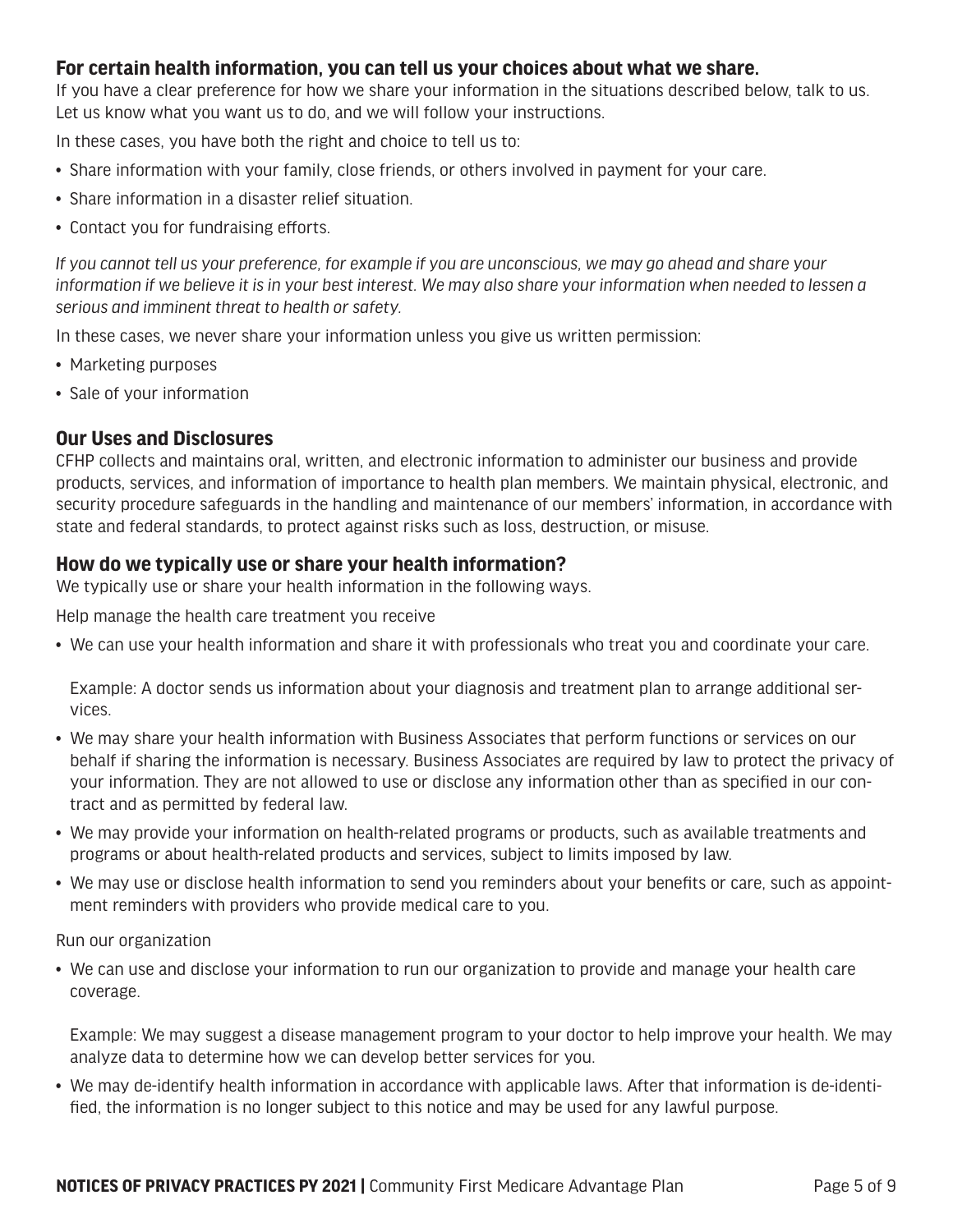Pay for your health services

• We can use and disclose your health information as we pay for your health care services, for payment of premiums due to CFHP, to determine your coverage, including for subrogation or coordination of other benefits you may have.

Example: We may tell a doctor whether you are eligible for coverage and what percentage of the bill may be covered.

Administer your plan

• We may disclose your health information to your health plan sponsor for plan and administration.

Example: Your company contracts with us to provide a health plan, and we provide your company with certain statistics to explain the premiums we charge. We may share other health information for plan administration purposes if the plan sponsor agrees to special restrictions on its use and disclosure of the information in accordance with federal law.

• We may disclose your health information for underwriting purposes. Genetic information will not be used or disclosed for this purpose.

## **How else can we use or share your health information?**

We are allowed or required to share your information in other ways – usually in ways that contribute to the public good, such as public health and research. We have to meet many conditions in the law before we can share your information for these purposes. For more information, see www.hhs.gov/ocr/privacy/hipaa/ understanding/consumers/index.html.

Help with public health and safety issues

- We can share health information about you for certain situations such as:
	- $\checkmark$  Reporting or preventing disease to a public health authority
	- $\checkmark$  Helping with product recalls
	- $\checkmark$  Reporting adverse reactions to medications
	- $\checkmark$  Reporting suspected abuse, neglect, or domestic violence
	- $\checkmark$  Preventing or reducing a serious threat to anyone's health or safety

#### Do research

• We can use or share your information for health research.

Comply with the law

• We will share information about you if state or federal laws require it, including with the Department of Health and Human Services if it wants to see that we are complying with federal privacy law.

To persons involved with your care

- We may use or disclose your health information to a person involved in your care or who helps pay for your care, such as a family member, when you are incapacitated or in an emergency, or when you agree or fail to object when given the opportunity. If you are unable to object, we will use our best judgment to decide if the disclosure is in your best interest.
- Special rules apply regarding when we may disclose health information to family members and others involved in a deceased person's care. We may disclose health information to any persons involved, prior to the death, in the care or payment for care of a deceased individual, unless we are aware that doing so would be inconsistent with a preference previously expressed by the deceased individual.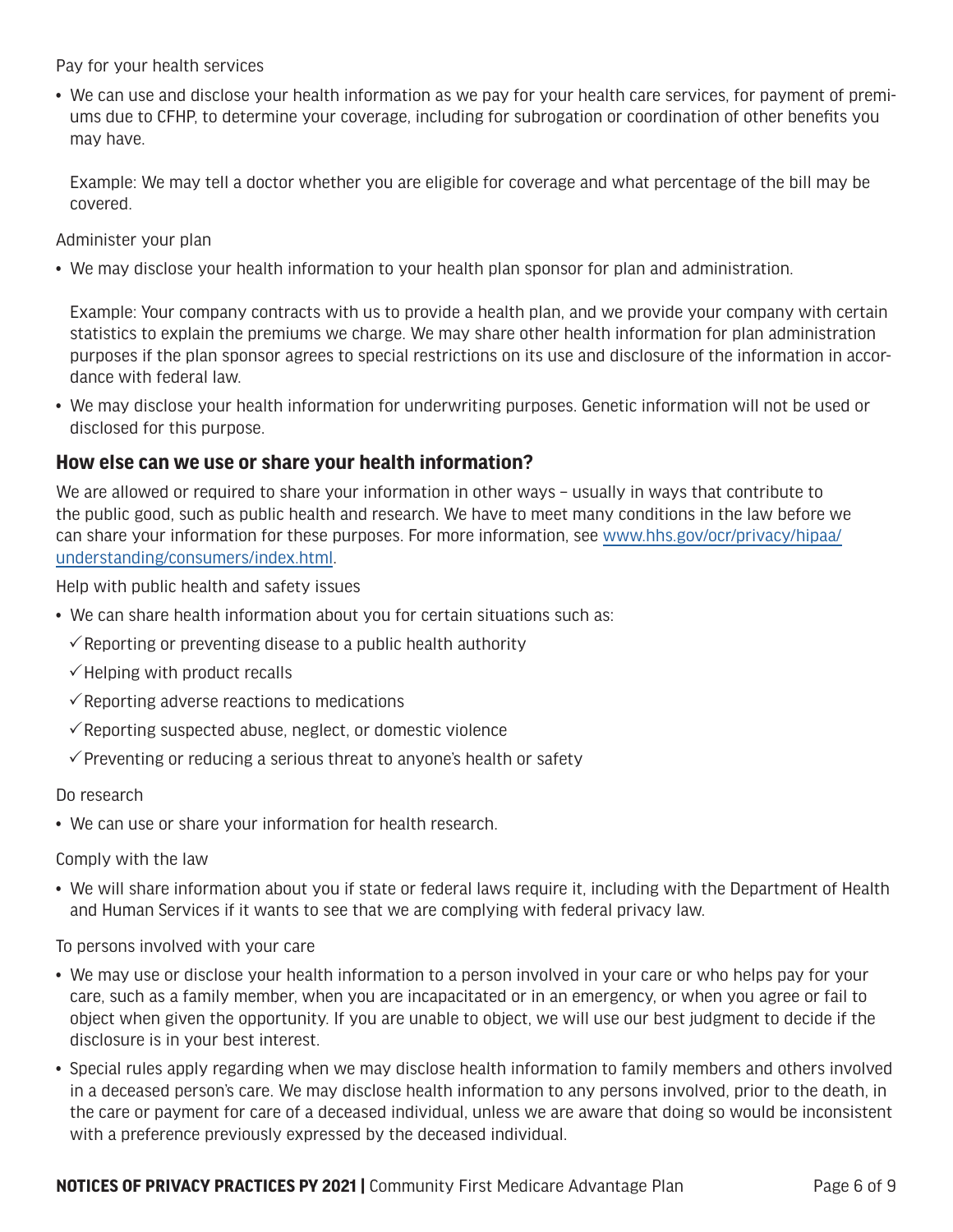Respond to organ and tissue donation requests and work with a medical examiner or funeral director

- We can share health information about you with organ procurement organizations.
- We can share health information with a coroner, medical examiner, or funeral director when an individual dies.

Address workers' compensation, law enforcement, and other government requests

- We can use or share health information about you:
	- $\checkmark$  To comply with workers' compensation laws
	- $\checkmark$  For law enforcement purposes or with a law enforcement official
	- $\checkmark$  With health oversight agencies for activities authorized by law
	- $\checkmark$  For special government functions such as military, national security, and presidential protective services

Respond to lawsuits and legal actions

• We can share health information about you in response to a court or administrative order or a subpoena.

# **Additional Restrictions Use and Disclosure**

Certain state and federal laws may require **special privacy protections that restrict the use and disclosure of certain health information, including highly confidential information about you.** These laws may protect the following type of information:

- Alcohol and substance abuse
- Biometric information
- Child or adult abuse or neglect and sexual assault
- Communicable diseases
- Genetic information
- HIV/AIDS
- Mental health
- Information about minors
- Prescriptions
- Reproductive health
- Sexually transmitted diseases

# **Our Responsibilities**

- We are required by law to maintain the privacy and security of your protected health information.
- We must follow the duties and privacy practices described in this notice and give you a copy of it.
- We will not use or share your information other than as described here unless you tell us we can in writing. If you tell us we can, you may change your mind at any time. Let us know in writing if you change your mind.
- If a use or disclosure of health information described in this notice is prohibited or materially limited by other laws that apply to us. It is our intent to meet the requirements of the more stringent law.
- We will let you know promptly if a breach occurs that may have compromised the privacy or security of your information.

For more information, see www.hhs.gov/ocr/privacy/hipaa/understanding/consumers/noticepp.html.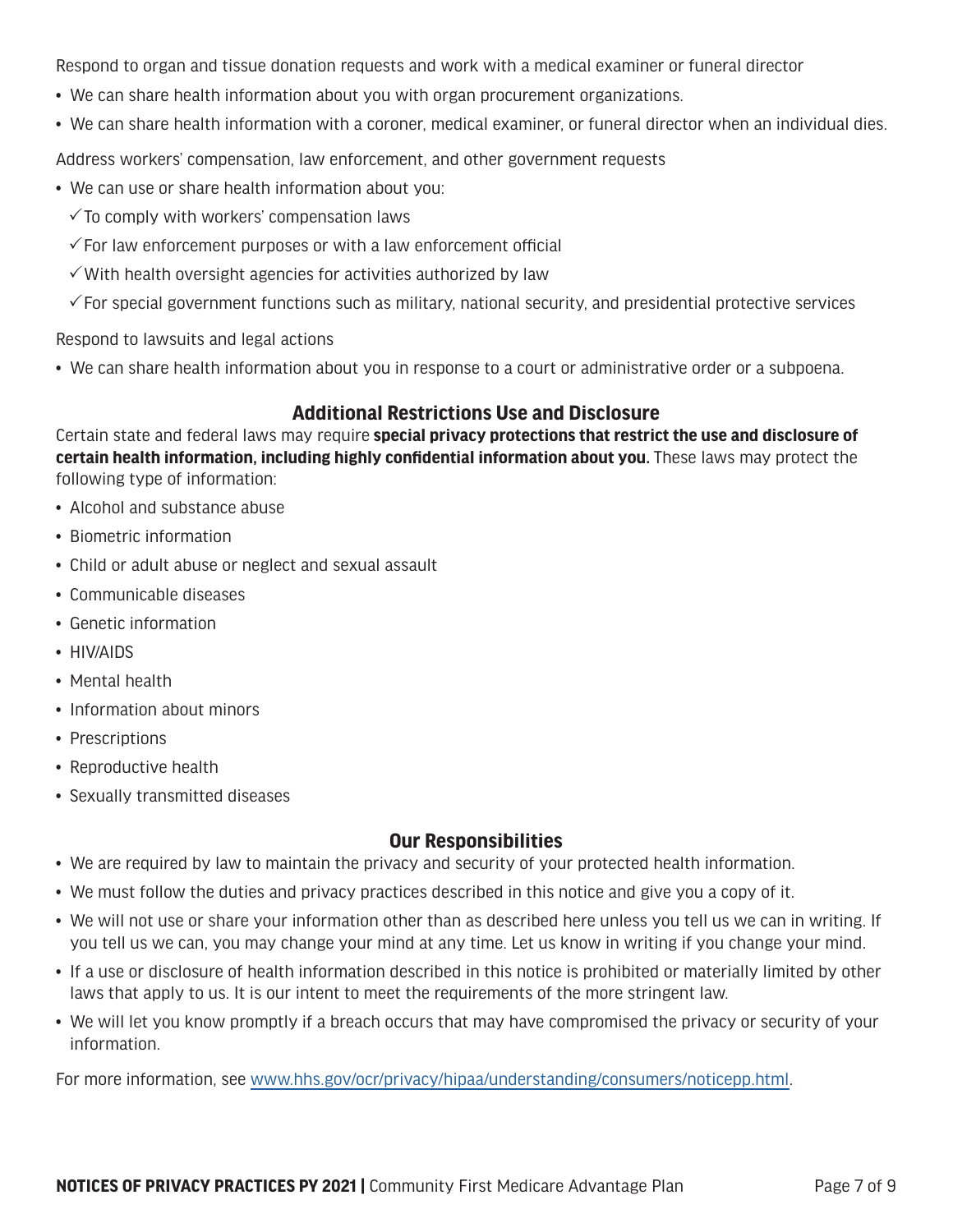# **Changes to the Terms of This Notice**

We can change CFHP privacy practices and the terms of this notice. The changes will apply to all the information we have about you and the information we receive in the future. The new notice will be available upon request on our web site at www.cfhp.com, and we will mail a copy to you at the next annual distribution.

#### **For assistance about your rights or for a copy of this Privacy Notice:**

Member Services 1-800-227-2347

#### **To submit a written request:**

Community First Health Plans Attn: Member Services 12238 Silicon Drive, Suite 100 San Antonio, TX 78249

#### **For complaints:**

Community First Health Plans Attn: Privacy Officer 12238 Silicon Drive, Suite 100 San Antonio, TX 78249

Effective: 09/01/2020